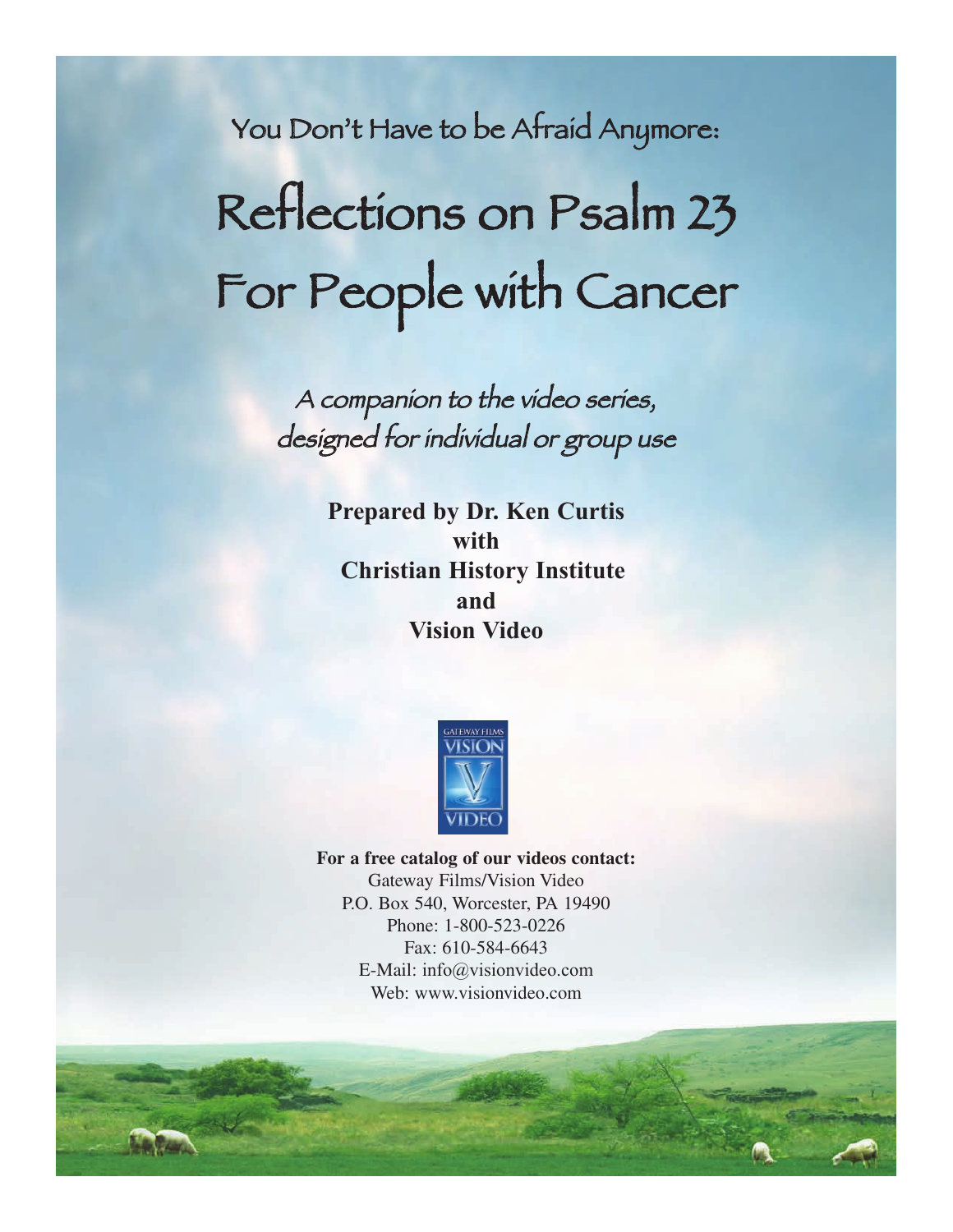## You Don't Have to be Afraid Anymore: Reflections on Psalm 23 For People with Cancer Companion Guide

### **Table of contents**

| A Word of Welcome from presenter, Dr. Ken Curtis 5                                  |
|-------------------------------------------------------------------------------------|
|                                                                                     |
| Session 1: Introduction to David and Psalm 23 8                                     |
|                                                                                     |
|                                                                                     |
| Session 4: Green pastures and quiet waters 11                                       |
|                                                                                     |
| Session 6: Paths of righteousness $\dots \dots \dots \dots \dots \dots \dots \dots$ |
| Session 7: The valley of the shadow of death  14                                    |
|                                                                                     |
|                                                                                     |
|                                                                                     |
|                                                                                     |
|                                                                                     |
| Session 13: I will dwell in the house of the Lord forever 20                        |
|                                                                                     |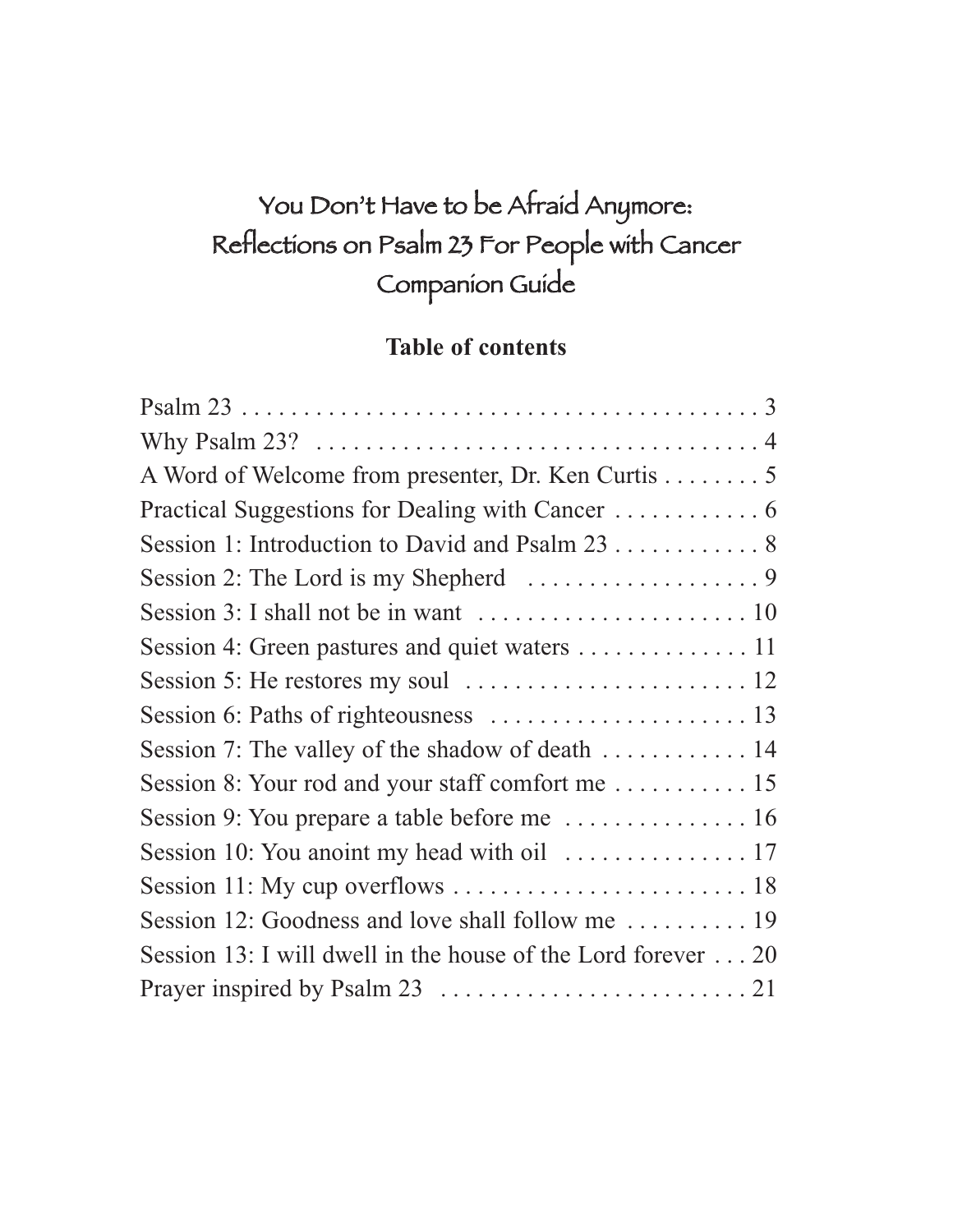## The 23rd Psalm

The LORD is my shepherd, I shall not be in want. He makes me lie down in green pastures, he leads me beside quiet waters, he restores my soul. He guides me in paths of righteousness for his name's sake. Even though I walk through the valley of the shadow of death, I will fear no evil, for you are with me; Your rod and your staff, they comfort me. You prepare a table before me in the presence of my enemies. You anoint my head with oil; my cup overflows. Surely goodness and love will follow me all the days of my life, and I will dwell in the house of the LORD forever.

— New International Version

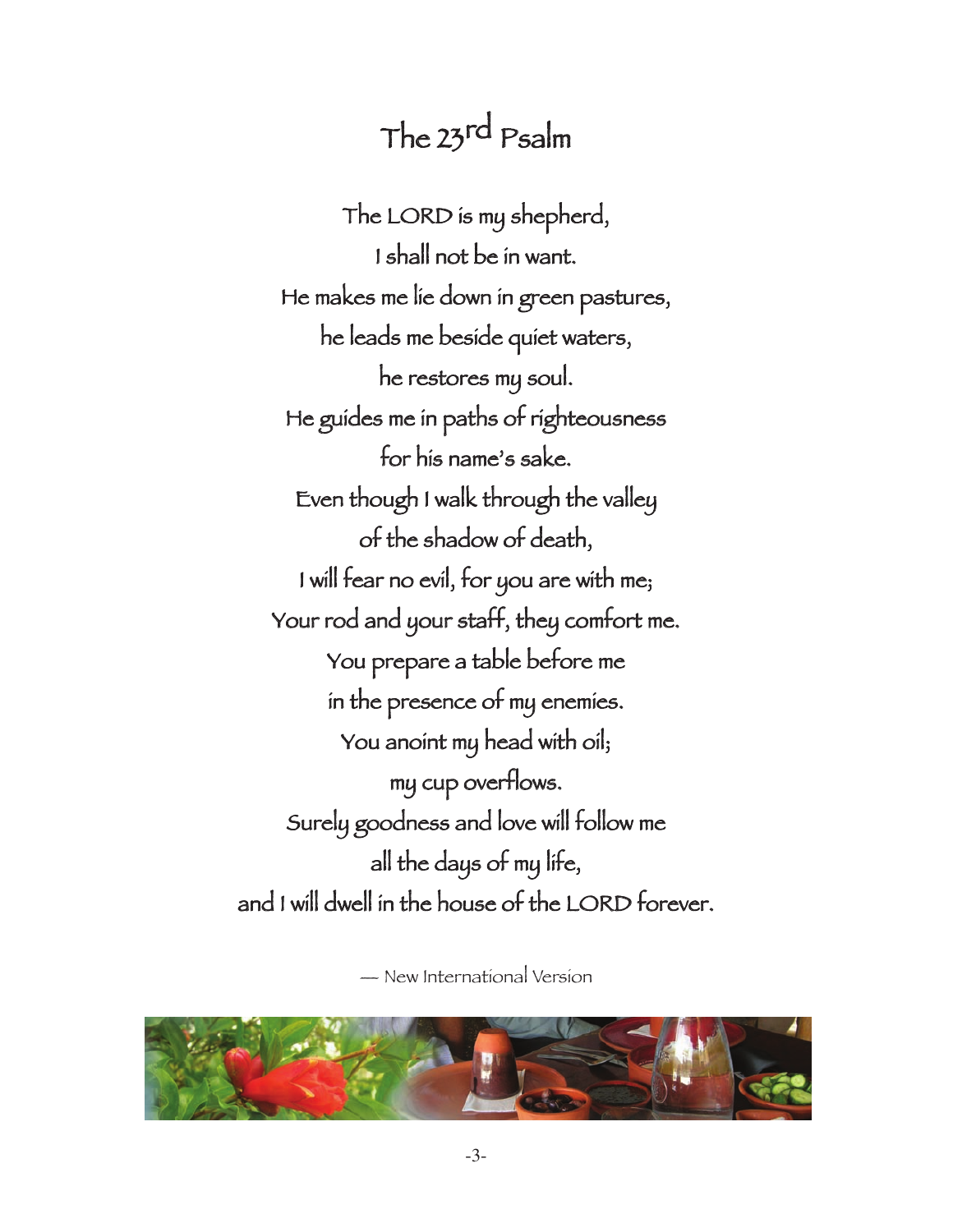# You Don't Have to be Afraid Anymore: Reflections on Psalm 23

# For People with Cancer

### **Why Psalm 23?**

Words matter! Think of the affirming power of the words "I love you." Or the paralyzing effect on a child who is told repeatedly "you are stupid."

As we think of the power of words to affect us we stand back in amazement at the words of the 23<sup>rd</sup> psalm. What is it about this brief and simple affirmation that has maintained its potency in such a unique way some 3,000 years after it was first uttered? How many other words can you think of that have a similar longevity? Why have these words so easily crossed centuries and cultures? Why have these words so often been made a centerpiece for some of life's most critical moments—at the personal, community and national levels?

There is no simple answer to such questions. It is something we intuitively grasp more than something we can analyze. But minimally we can say this:

*The 23rd psalm reminds us that life inevitably has its uncertainties, reversals and fears. There are times when our resources, wisdom and strength are simply inadequate. In such times we need not despair but can move forward in confidence that we are not alone in this universe. There is One with us, who not only knows us, but cares for us and guides us. There is a way through our difficulties that will bring us past the trauma of the moment. That being so, we can pause, take a deep breath, remind ourselves of the bigger picture and face our situation with confidence, courage, trust and hope.*

Won't you come along? Come on a journey into familiar words. These words have been present in our most trying times, yet they keep on giving the more we tap into their riches. May you find truth, comfort and hope along the way.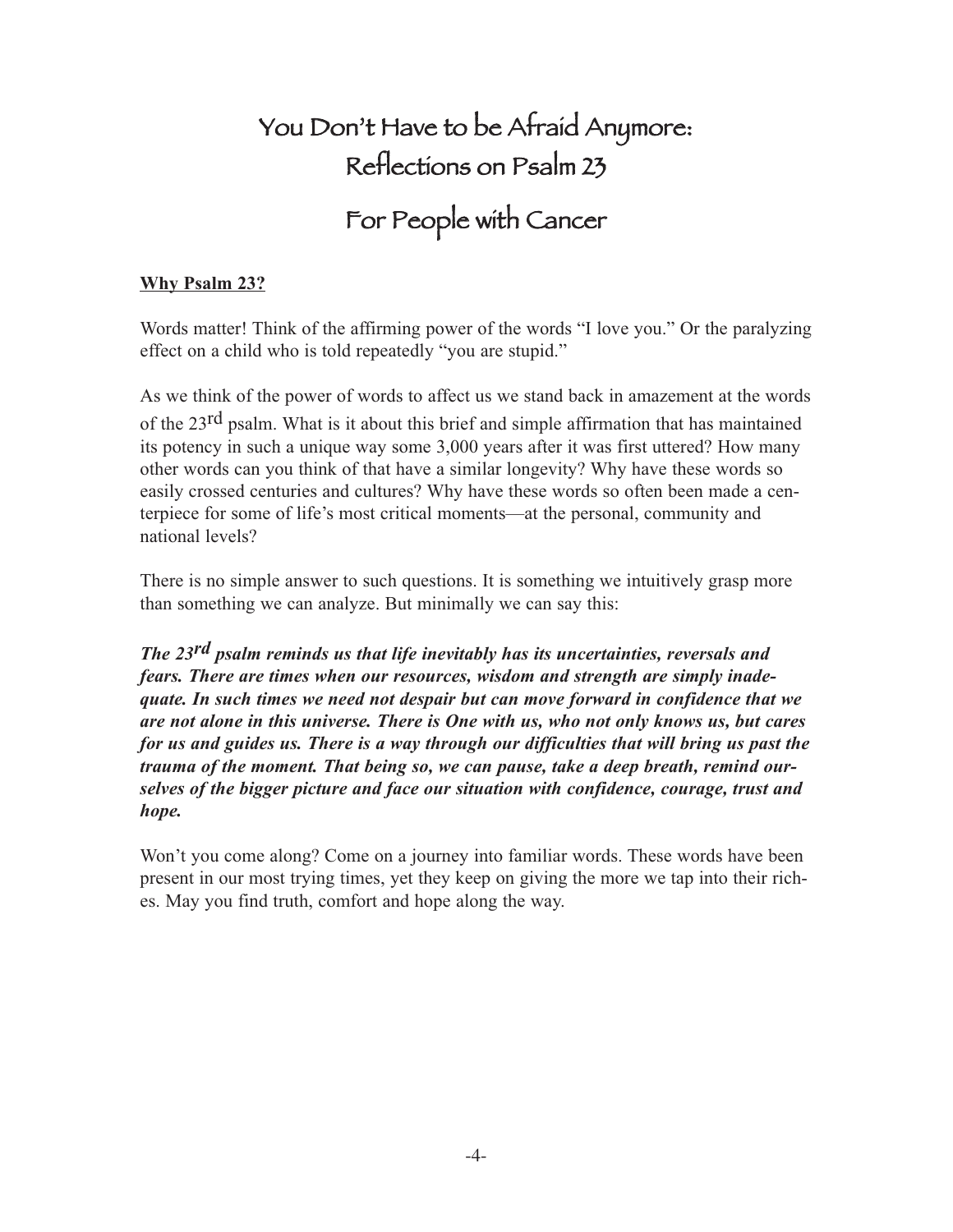### **A Word of Welcome from DVD Presenter Ken Curtis**

One difficulty I had in preparing the video series as a whole—and in attempting to prepare this guide—is knowing to whom to direct it. People with cancer have many different kinds of cancer and their cancers are detected at many different stages. Some are dealing with advanced cancers that are consuming all their strength, while others are practically symptom free and able to carry on a relatively normal life.

Cancer also provokes many kinds of responses. For some people the most immediate need is relief from physical discomfort and pain. For others the shock of finding they have cancer has brought long-buried emotional issues to the forefront. For still others, their ongoing responsibilities now weigh heavily as they contemplate who will help fill their role if they cannot continue to function as they are accustomed. Financial matters are an unavoidable center of anxiety for many. Others find themselves caught up in a spiritual crisis, wondering if their faith will sustain them. Some, who have not paid much attention to matters of faith, wonder if they can still seek and find the Lord they had so little time for in the past.

I also had to keep in mind that more than individuals get cancer. Whole families do! The entire intimate circle of loved ones is caught up in coping with the disease. Consequently, this resource is often viewed by family and friends, along with the person with cancer.

Thus, while preparing this companion piece I struggled with whether it should be for an individual and offer primarily thoughts for reflection or if it would be better targeted to small groups for discussion. In the end, I decided not to target the content to any specific need or concern. The psalm itself is so universal in its appeal and attraction that it crosses all the barriers and addresses the issues of the heart and mind in a way that offers hope to all, regardless of the particular situation. So I shall simply try to go to some windows, raise the shades, and peek into the psalm.

My hope is that the thoughts and questions in these sessions will prove fruitful for both group discussion and personal reflection. Each participant is encouraged to use their own journal or notebook to record thoughts on the suggested questions. Please feel free to pick and choose or modify the material as needed. My one recommendation is that you take your time. Do no more than one session per day, in order to allow the content to soak in. In order to really apply each concept, one session per week may make more sense.

Finally, this project is really all about the richness of a beautiful psalm. While you work through this material, take time to read and meditate on Psalm 23 every day. Allow yourself to melt into this psalm or let it melt into you. Let the psalm become part of your consciousness and outlook on life. In all likelihood, you will experience new understandings of your own circumstances, which will make this time of study highly personal and fruitful.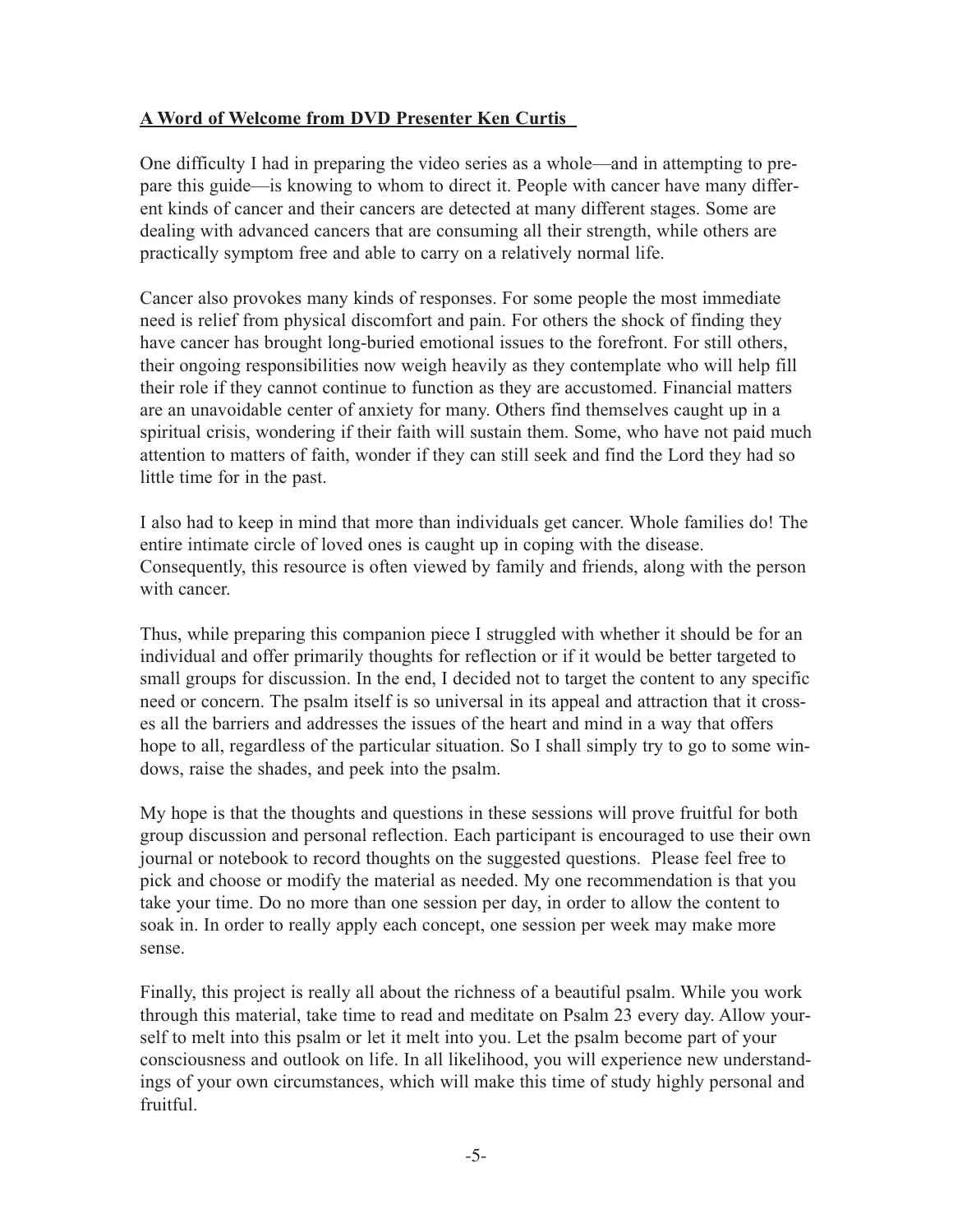#### **A Few Practical Suggestions For Dealing With Cancer**

**• Keep a journal.** When I was first diagnosed with cancer, a close friend offered this advice: Take good notes! I did not understand at the time the wisdom of his counsel. But I have come to highly value the documentation of my journey through the thickets of the cancer world. Having a log of what has happened and how I have reacted to it has proved invaluable. Cancer can be devastating. There is no way to soften the blow. This uninvited intruder defines the rest of your life to a significant degree. Things are going to be different. You are going to change—one way or another. There is no choice about that. But to some degree, you can choose how you will change, how you will respond to the changes that you cannot control and how you will get a grip on the changes over which you do have some discretion. It is so important for you to be able to go back and track your experience. You will find new strength in seeing how you got through the intimidating experiences and survived the frightening moments. This will give you strength for the future. So get a journal or notebook and take good notes.

Come to think of it, if David hadn't kept a kind of a journal all those years ago, the many psalms he penned that bring so much comfort to so many may have been lost to the world forever. Your words don't have to be as eloquent as David's, but they will still serve the purpose. Who knows how many people will be blessed through the thoughts you record? On a practical note, "journaling" can happen in many ways. If the traditional pen and paper is not for you, try using a computer log, a tape recorder or even a video camera. All are ways to record your thoughts and feelings.

**• Accept and value the support of others.** There will be family and friends who want to assist you. Their love and support is an important source of strength, even though you may be hesitant or embarrassed to accept at first. One friend called and gave me a much-needed admonition when she heard of my diagnosis. This lady knew I lived a busy life and was immersed in my work. She was blunt. "You are at a place now where you have to make some changes," she said. "You need to pay a lot more attention to yourself and concentrate on getting well." That was so helpful in bringing me to the point of giving myself permission to concentrate on dealing with my disease and allowing others to take on some of my responsibilities at work and home. I have come to view their gifts of time and energy as a tangible expression of love and care, a blessing of incomparable worth.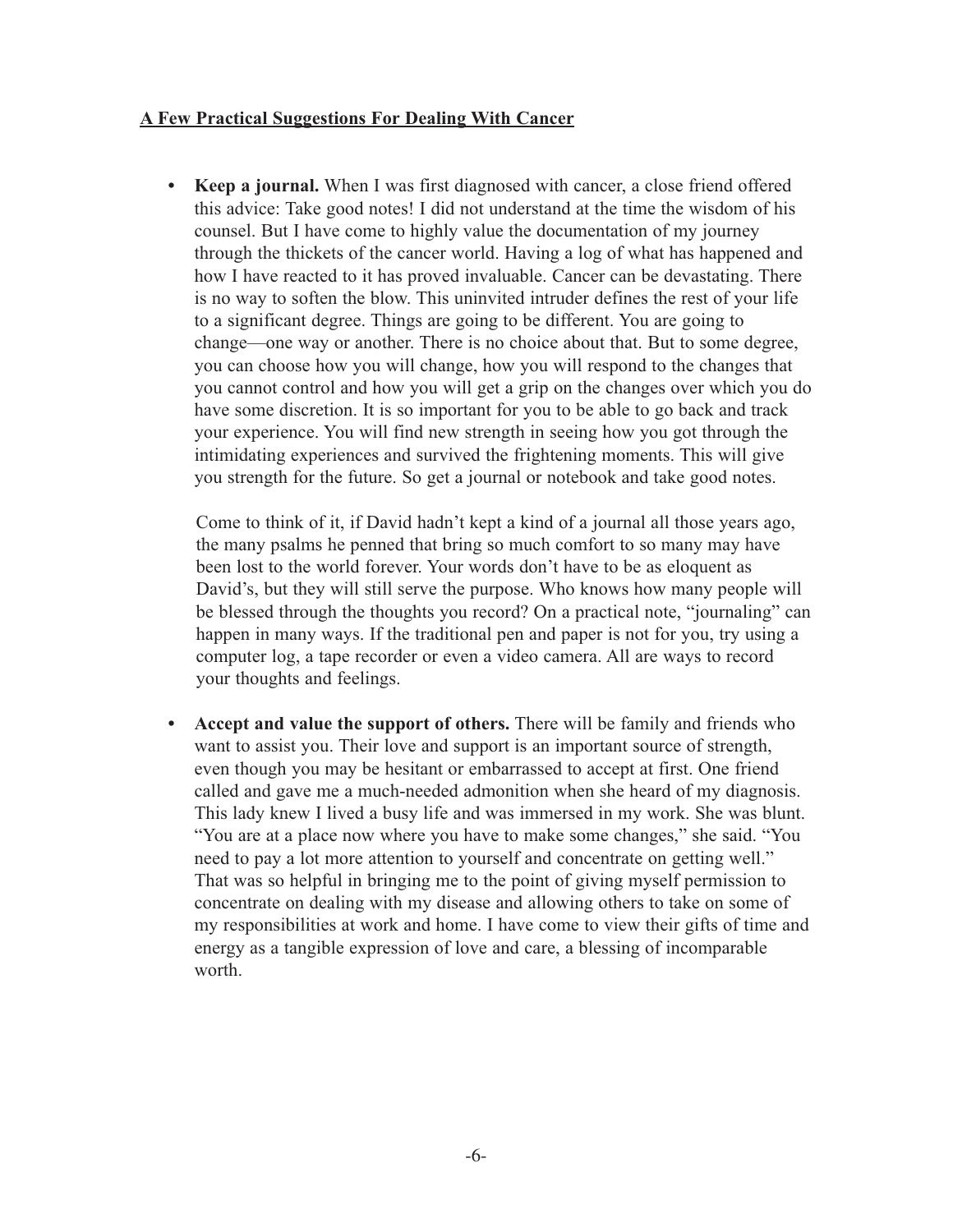### **A Few Practical Suggestions For Dealing With Cancer (continued)**

- **Strengthen your prayer life.** Now is the time to increase the time you spend in prayer**.** A great place to start is with the prayer found on page 21, which is based on Psalm 23. Many also use the familiar Lord's Prayer. Use these as a starting point for eventually reaching out to God in your own words. You will find yourself with increased comfort and strength for each new challenge.
- **Music can help.** David knew this well. As a youth David played his harp and relieved King Saul's agitated heart. Two musical renditions of Psalm 23 are included on the DVDvideo. You will find that listening to the words set to music will further deepen the impact of the words of the psalm in your heart. Further, all the music included in our program is available on a separate CD titled *And Sheep May Safely Graze*, available through Vision Video.
- **Be good to yourself.** My diagnosis has led me to a desire to take the best possible care of my body. It wasn't easy changing habits that were developed over a lifetime, but the results have been very positive. I now find I face most days with more energy and vigor. If you haven't already, begin to learn all you can about proper nutrition and exercise for your particular condition. Then put your knowledge into practice. Your body will thank you with an increased energy level and you'll enjoy the benefits that come with doing all you can to help your immune system.

"What God told you in the light never doubt when you are in the dark." V. Raymond Edman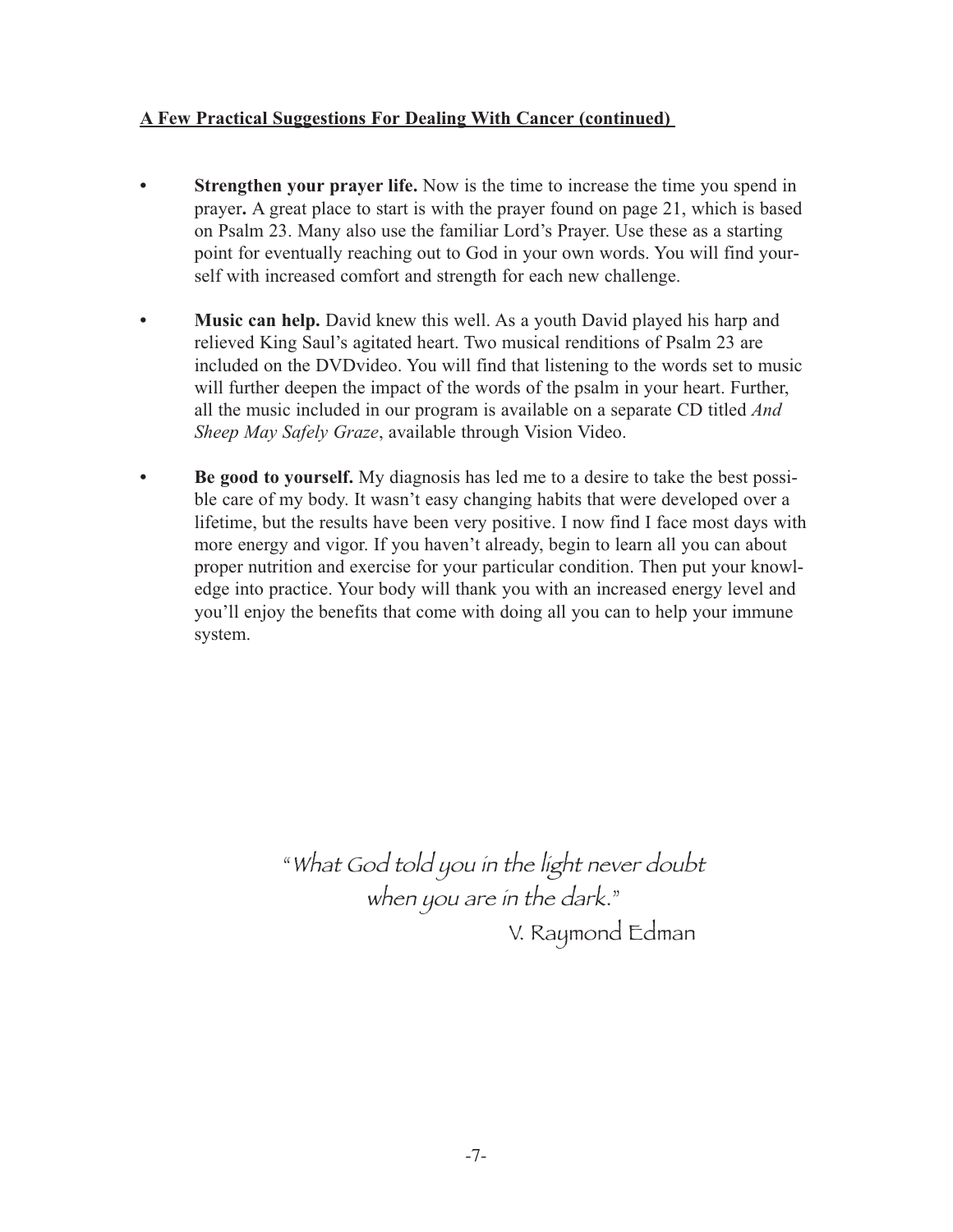### **Session 1:** Introduction to David and Psalm 23

Psalm 23 has been a "best seller" for literally thousands of years. What modern music artist can hope for fame to last even a century, let alone millennia? What is it about this work of art that makes it so accessible and universal? The rich imagery of Psalm 23 is possibly so powerful largely because it is so commonplace. There is nothing dramatic. It simply taps into the everyday to connect with our own ordinariness. Using common language and common images of a shepherd and his sheep, David drives new awareness deep into our souls. Let's begin our journey into the depths of this remarkable "best seller."

- Begin this session by reading Psalm 23, found on page 3 of this resource.
- What are some of your memories surrounding Psalm 23? How did the psalm connect with the situations you recall?
- What images in the psalm are most meaningful for you? Why?
- Describe what you know of David, the author of the psalm. Think about his experiences, his personality, and his faith.

#### **View the Introduction of** *Reflections on Psalm 23*

- Were any parts of Ken's experiences relatable for you?
- What has been your biggest struggle in the last six months?
- Are there portions of Psalm 23 that you are already beginning to see with fresh insight? Which lines seem richest to you?

*To Ponder and Practice: This week, read Psalm 23 every day. Let the words and images speak to you and your experience. Before the next session, take some time to rewrite the psalm in your own words.*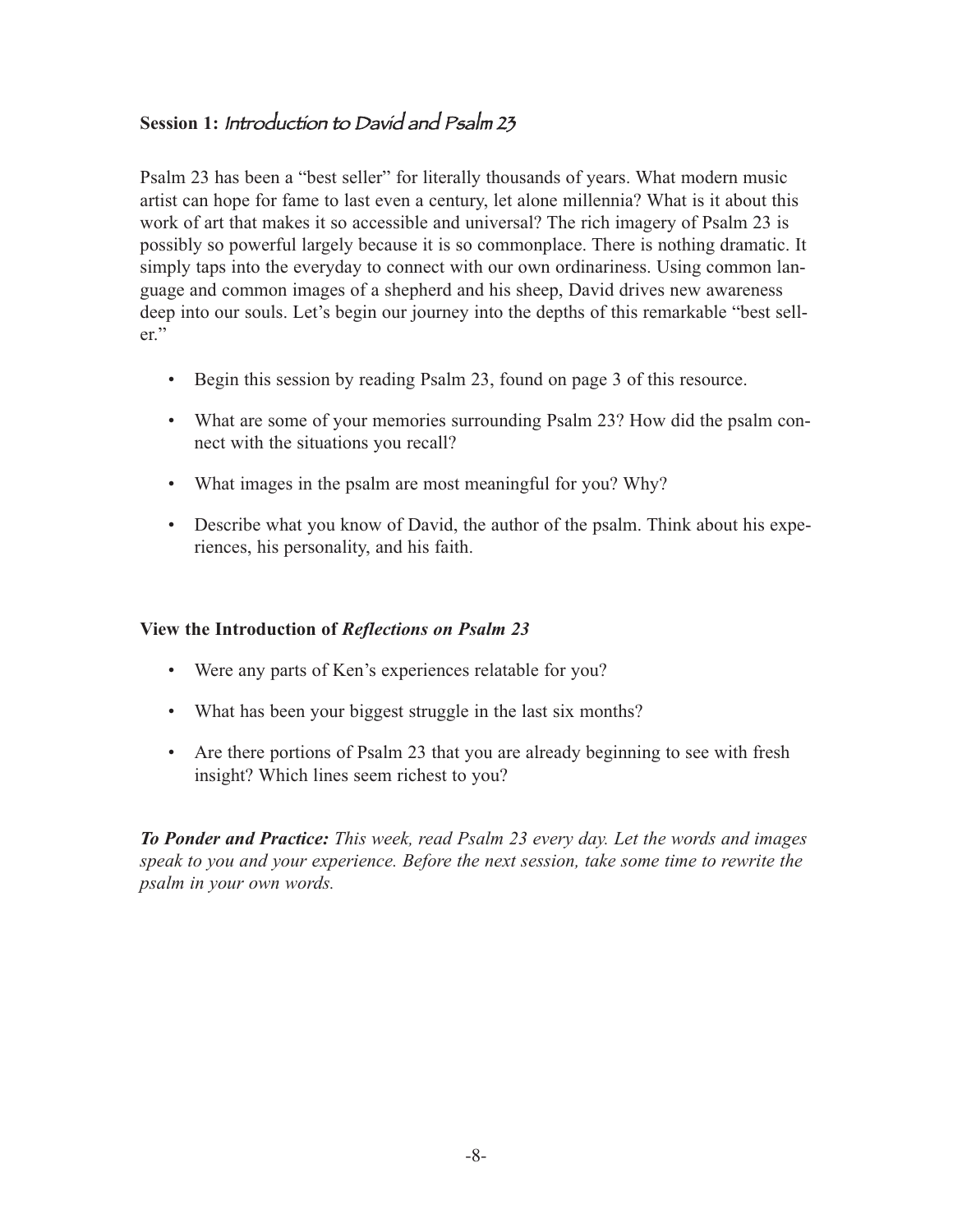### **Session 2:** The Lord is my Shepherd**.**

The gentle pastoral words "the Lord is my Shepherd" in reality set forth a radical view of life. We are not ultimately in charge! We soon come to recognize that there is a power greater than ours, and we'd best let God be the Shepherd. Think deeply and answer the following questions as honestly as possible.

- What or who has primarily ruled your life? On what have you spent the most time, money and energy? In other words, what has consumed your thoughts and motivated your most important decisions?
- Describe in your own words the relationship of shepherd to sheep. How does this analogy fit with your views of God interacting with people?

### *View video segment***.**

- How does the analogy of the shepherd help you understand God's loving care for you?
- Is it hard for you to trust God with your future? Why or why not?
- What do you find frightening about trusting God? What comfort do you find in knowing you have a Shepherd?
- If God has been supreme in your life, how do you find your relationship to God changed or deepened through your cancer experience?
- If you have not felt close to God and are now thinking about God's place in your life, consider what it will mean to surrender the sovereignty over your own being to the Shepherd. Be specific and write down how you will go down this pathway.

*To Ponder and Practice: In your journal, write a letter to God expressing some of the honest feelings and emotions you've experienced since your diagnosis. What are your fears? What causes you to get angry? When these feelings emerge, practice sharing them with the Shepherd who loves you. Be specific. Practice trusting God with your feelings and with your future.*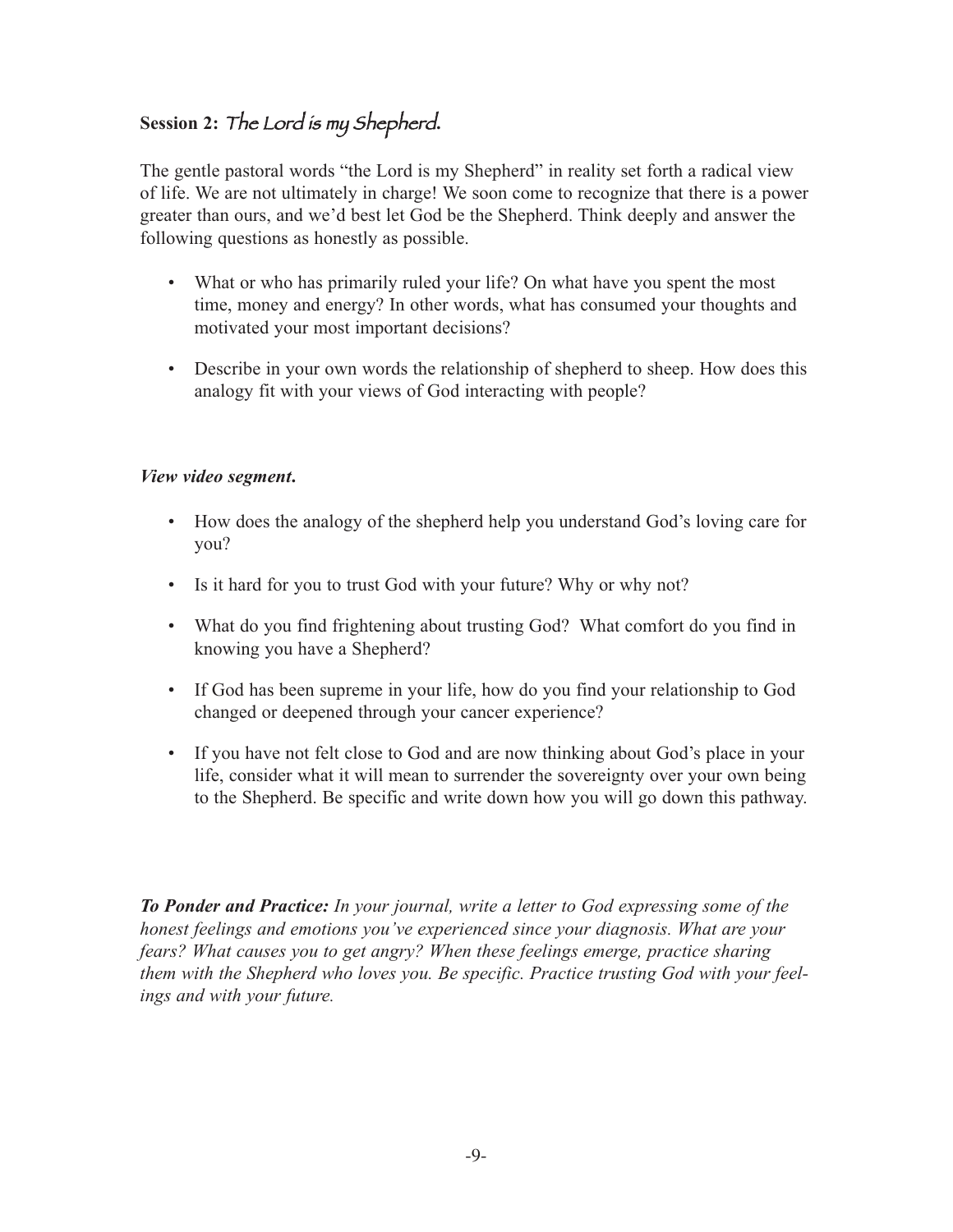### **Session 3:** <sup>I</sup> shall not be in want.

Have you noticed the techniques of modern advertising? It's all about creating "need." The advertisers manufacture a feeling of "want" or "need" in you and then you buy their products! How different is David's view. He recommends we adopt a "pre-commitment to contentment," meaning that we do not need to let frustration and comparison to others rule our lives.

- Have you ever seen a child's Christmas list? What are some things you'd find there? Now, what types of things would be on the list of someone in their 20's, their 30's, 40's, and so on?
- What would be on your ideal Christmas list right now?
- Reflect on what you have been given. Whether or not you are currently battling health problems, now is a good time to think of the marvel of your own body and the healing powers resident therein. It is also a good time to look at your life. What are the good things that have happened to you in the last week? The last month? How about the last year or even decade?

### *View video segment***.**

- Think of difficult times you have been through when you thought that you just did not have the resources—whether emotional, physical, financial, intellectual, whatever—to get through. How did you make it?
- On the other hand, think of times when you have wanted something desperately, only to find upon receiving it, that it quickly lost its appeal.
- Take time to rewrite the phrase "I shall not want," in positive form by leaving out the word "not."

*I* shall

*To Ponder and Practice: Each day this week, write one sentence about someone who has encouraged you or believed in you or loved you at some point in your life. Write another sentence describing what difference that made.*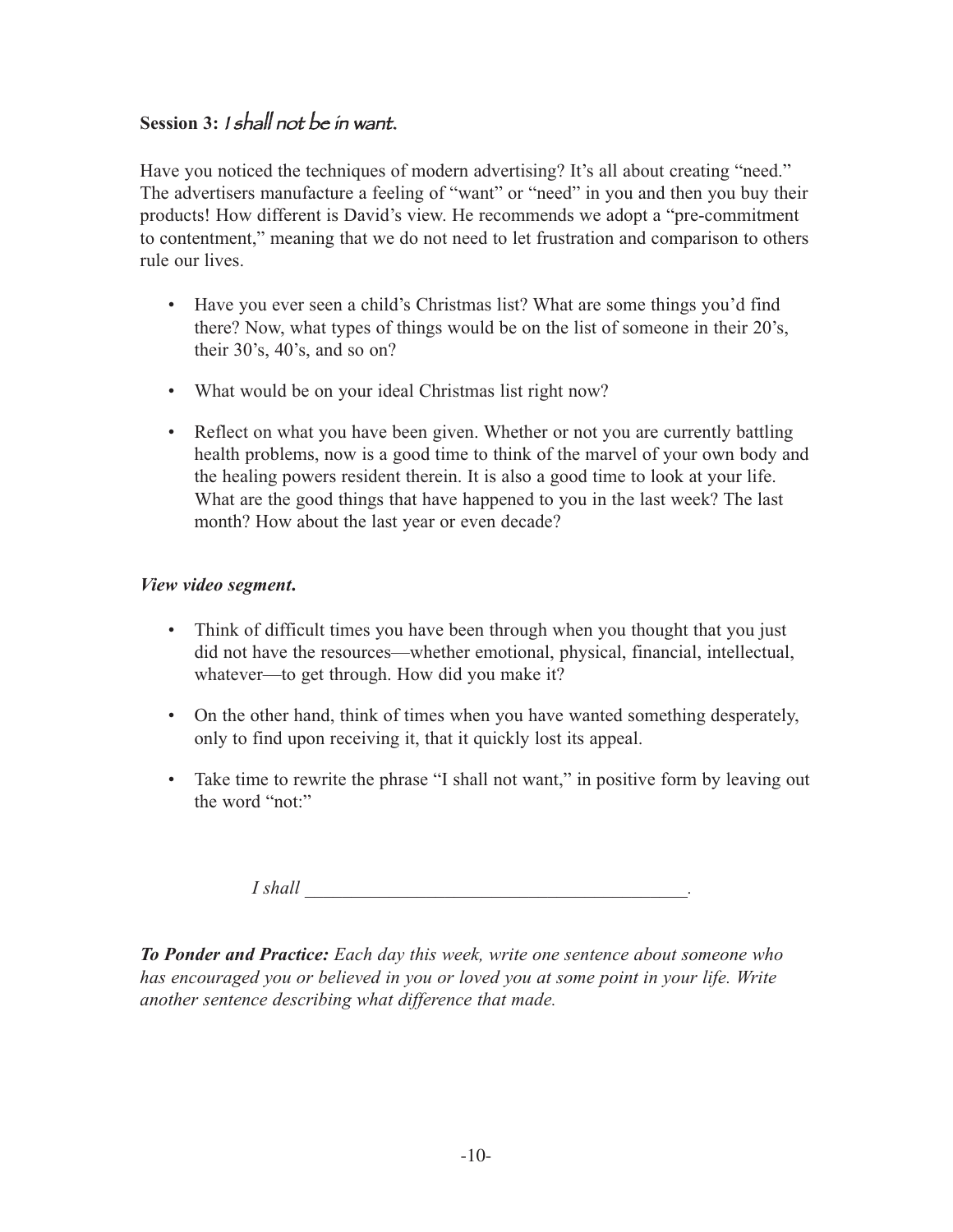### **Session 4:** He makes me lie down in green pastures, he leads me beside quiet waters.

Life can come at us at a dizzying pace, with schedules that are impossible to manage. We are constantly bombarded by the need to do more, to have more and to be more. But, our Shepherd has something else entirely in mind when he invites us to lie down in green pastures and stroll leisurely by quiet waters. Refreshment, rest and renewal are waiting for us, if we'll just allow the Shepherd to lead.

- What is a place that has been special to you—your favorite place—where you are most at home and comfortable? Can you still go there? If not physically, is there comfort in revisiting this place through your memory or imagination? What is it about this place that brings you peace and comfort?
- Take a moment now to visit your special place through memories. Relax. Absorb the atmosphere. Allow this place to be a springboard for reflections. What do you smell? How is the lighting? What sounds are familiar and soothing? What makes this a special place?
- What does "inner rest" mean to you? How does your physical environment affect your inner peace?

### *View video segment*

- Do you allow yourself the rest you need for your body to do its job? What specific ways have you fought against God's plan for rest? How has our hurried and rushed world contributed to this?
- What burdens have you been carrying that you can lay down to lighten your load? What offers of help have you refused? Why? Have you been blessed by helping others in need? Now is the time to bless others by allowing them to help you!
- "Green pastures" suggests that we treat our bodies with care. Have you adjusted your diet to allow optimum nutrition to aid your situation? If you haven't done so yet, look into the important area of cancer and nutrition. Focus on whole and healthy foods as God provided, rather than the modified, processed items which can rob you of energy and nutrition. For example, did you know that cancer feeds on sugar?

*To Ponder and Practice: This week, take time for quiet rest every single day. Don't feel guilty for not being "productive!" You need this time by the quiet waters. Turn off the TV and get rid of other noise and interruptions. Rest your body, your emotions and your spirit as you focus on inner peace and the Shepherd. Keep your journal handy and record your thoughts. Your second assignment this week is to say "yes" to an offer for help and see how you bless the giver even as he or she blesses you!*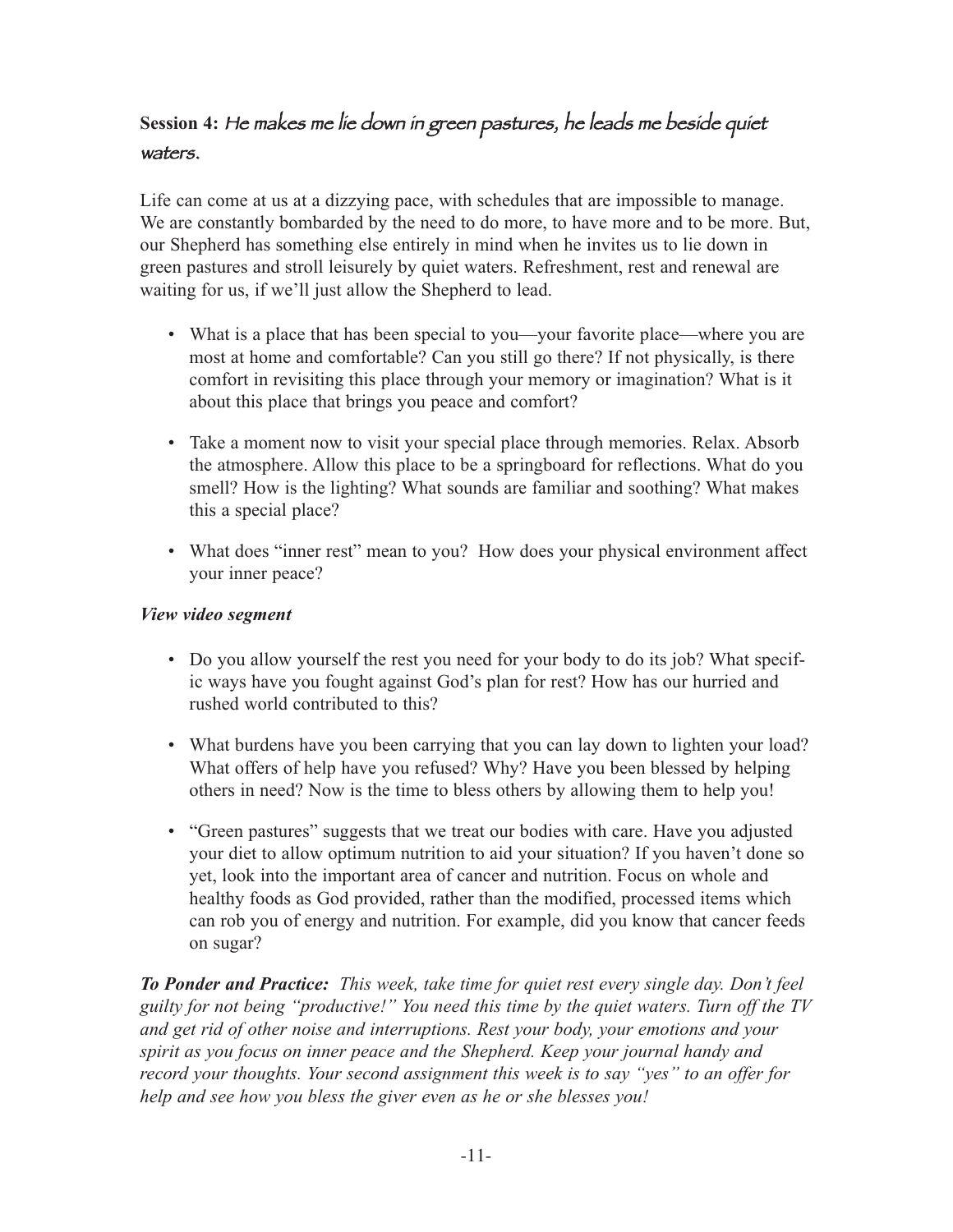### **Session 5:** He restores my soul.

There are levels of meaning for King David in giving us these words. This phrase follows right after the mention of the still waters and would seem related to that. The still waters bring us refreshment and new energy in our inner being. But, for David the restoration of soul also meant facing his sins, getting his heart right with God and getting his relationships right with others.

- Have you ever struggled with feelings of worthlessness? When you look at yourself through the eyes of the Shepherd, what do you see?
- When were the times when you were renewed in the inner self, when life took on a new glow, when your senses were awakened to enjoy your surrounding world with new appreciation?

#### *View video segment*

- What are the two keys that are presented for restoring a broken life?
- Have you felt the negative effects of holding on to resentment and unforgiveness? Whom do you need to forgive? Name the specific resentments that you can work to release.
- What wrongs have you done for which you have made excuses? Whose forgiveness do you need to seek in order to release you both from inner pain?
- Have you struggled with the question "Why me?" What will it take for God to restore your soul and assure you that cancer is not a punishment?

*To Ponder and Practice: This week, continue your quiet time and take your shortcomings to God. Ask for His forgiveness and ask Him to restore your soul. Journal about your conversations with God. As you feel led, make things right with those you've offended or hurt and forgive those who've hurt you over the years. As you do, both you and the other party will be released through forgiveness.*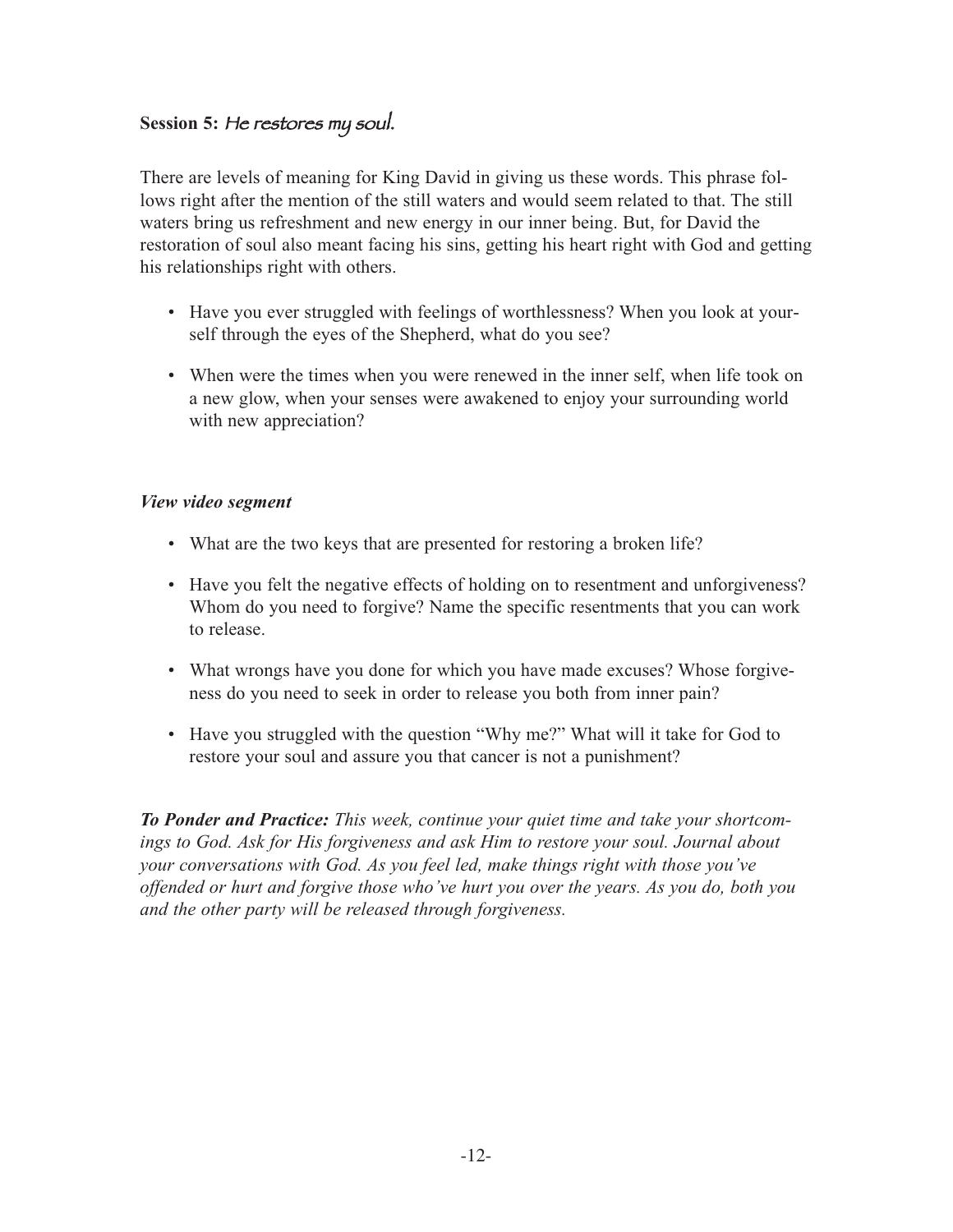### **Session 6:** He guides me in paths of righteousness for his name's sake.

Isn't it astounding that each of us can have some constructive role in this world that will make a difference? In the final analysis, only God is able to really evaluate the relative importance of what we do with our lives. Recall how Jesus cautioned us to remember "the last shall be first." Our task is to be faithful to what is before us and what we *can* do.

- Each person is made in a unique way and has a unique purpose on the earth. Can you identify a unique purpose God has given you?
- What needs do you see in your corner of the world (family members, neighbors, etc.)? If you had unlimited resources and energy, what specific needs would you most like to meet?
- Have you discovered, through your illness, a new awareness, ability, or opportunity?

### *View video segment*

- What is the difference between "self-righteous" and "righteous?"
- What experiences have you had that brought honor to God's name?
- Is there something God would want you to do today or tomorrow, in His name?
- No one on earth is fully righteous. How does the illustration of the sheep walking around the mountain, gradually progressing higher, encourage you?

*To Ponder and Practice: This week continue the good habits you've begun: quiet, restful meditation and journaling. Also take time this week to fill a purpose that only you can do. This could be praying for others, sharing a word of encouragement with a friend or family member or even writing a letter of concern or compliment to a TV station.*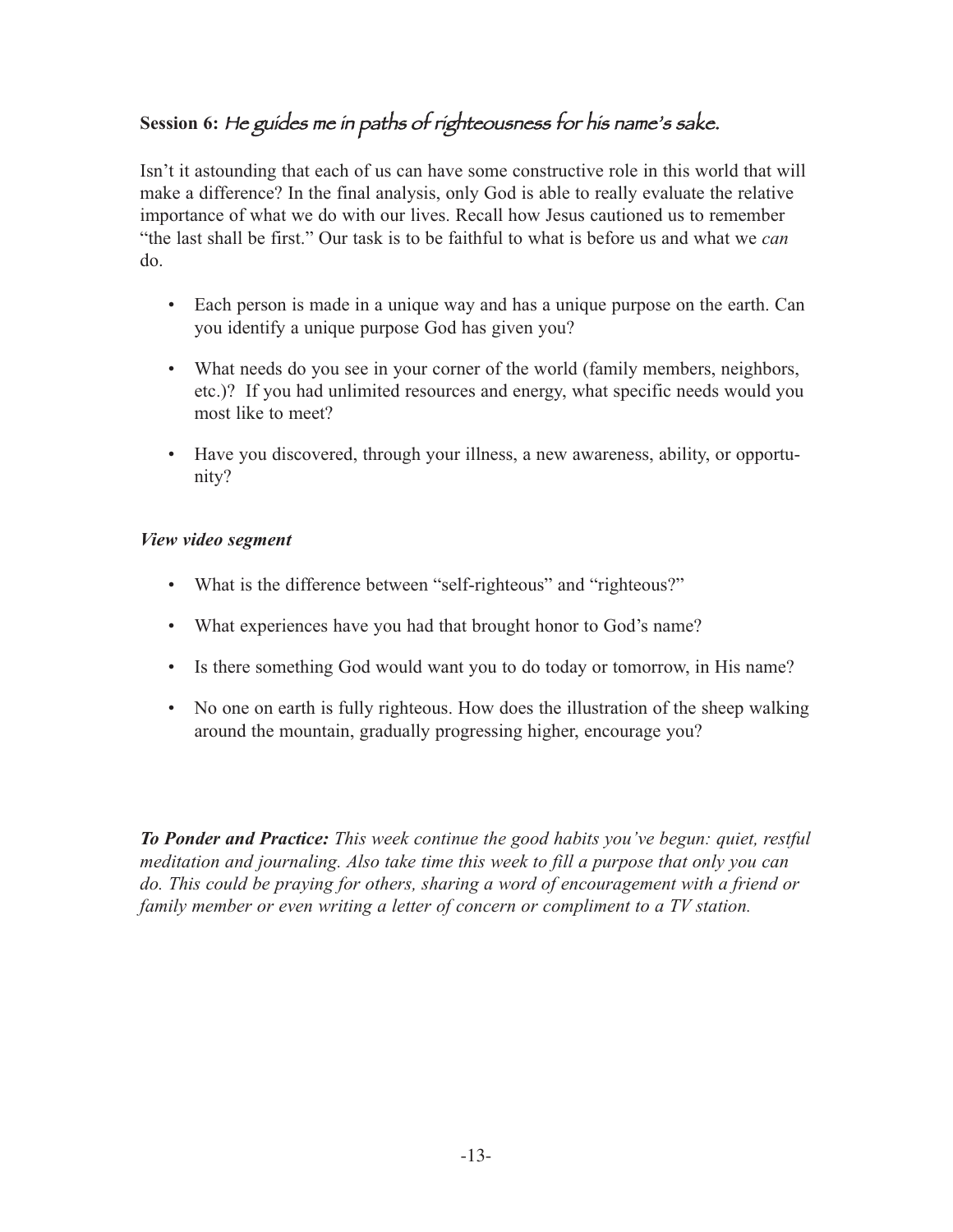### **Session 7**: Even though <sup>I</sup> walk through the valley of the shadow of death, <sup>I</sup> will fear no evil, for you are with me.

All people live in the shadow of death, but for cancer patients the shadow can feel closer and darker. If you are dealing with cancer, you have had to face the reality that life on earth will end one day. And yes, you may be battered and bruised. There have been times when you have been numb and afraid. But remind yourself—you are still here! You have made it this far. Maybe there are more mountains to climb but take it one day at a time.

- What major life events have you planned for, well in advance? (weddings, graduations, retirement?) How long did you spend planning for these events?
- Which of God's promises have you seen kept? How does this strengthen your faith in God's promise of eternal life?

#### *View video segment*

- Since we don't face major trials every day or our lives, we rarely plan how to respond to them. How could planning a response to trials be useful when the time comes?
- Malcolm Muggeridge, the great British journalist once said when he looked back over his long and eventful life, he had to conclude that the most difficult and painful experiences of his life were the most valuable. Does this resonate with you?
- How have your own trials been valuable to your overall well-being?
- How could the trial you are currently facing also be used for good?

*To Ponder and Practice: This week, pray each morning and evening with a purpose of expressing gratitude to God. Begin with the following list and add more reasons to be thankful each time you pray and journal:* 

> *I am safe. I will be brave. I am not alone. God is with me. God promises to stay with me.*

*If God is with me, I do not need to be afraid anymore.*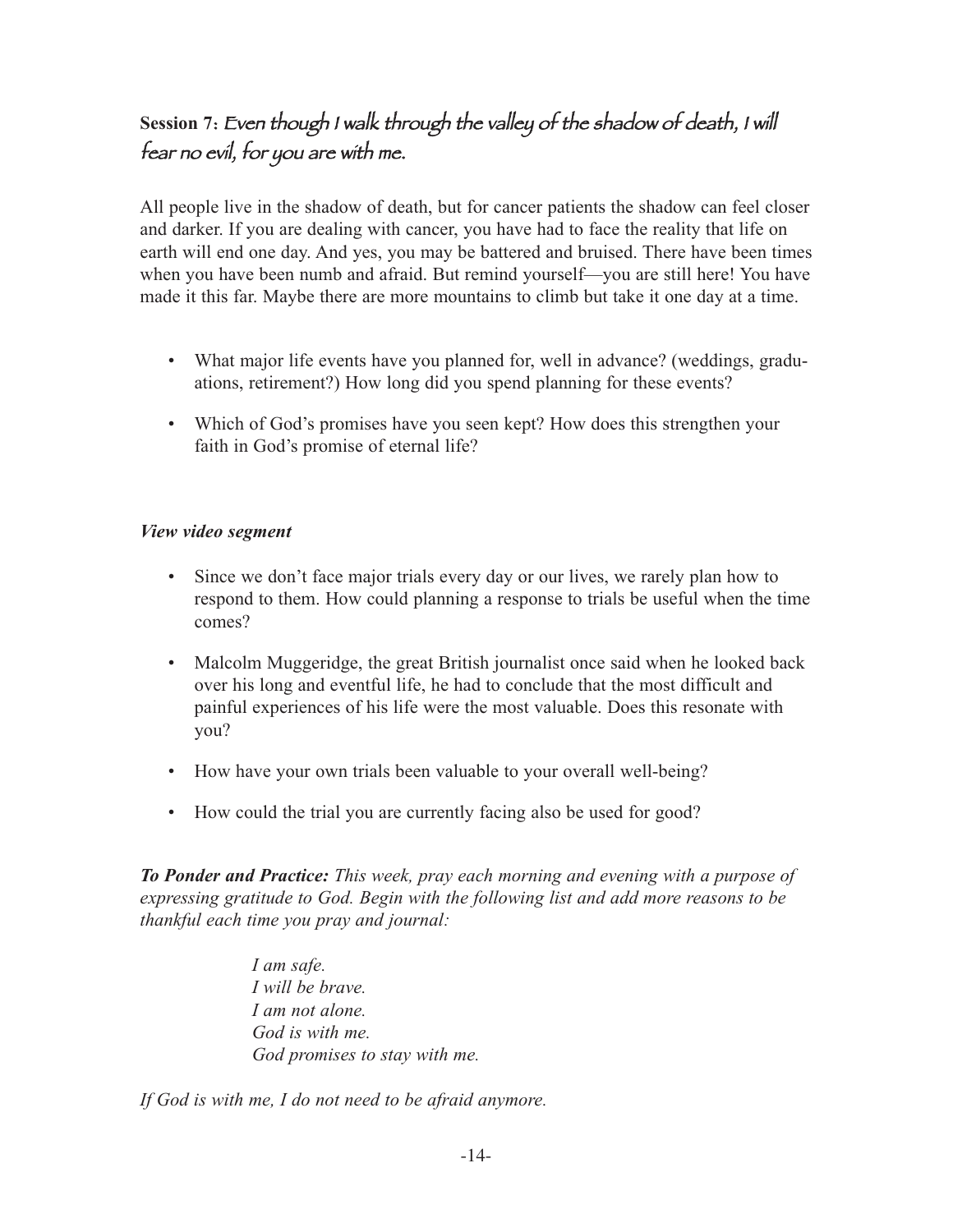### **Session 8:** Your rod and your staff, they comfort me.

The rod and the staff symbolize protection and correction. Rather than viewing them as our enemies, we can see them as an incomparable source of comfort. You are worth guiding, correcting, and disciplining. You are like a champion athlete with the best coach. God is getting you ready for something greater. If you have been put through paces that seem like more than you can understand, then at least make room for the thought that one day you will eventually see it in a new and larger light. God did not give you cancer. Yet, the experience will not be wasted. God will use it for good.

- When bad things have happened to you through life, have you tended to place blame or have you just accepted them?
- Have you found yourself looking for someone or something to blame for your crisis with cancer? Who or what have you blamed?

### *View video segment*

- How can you stop asking who is to blame for your cancer?
- What good can come from this trial?
- What "blooms" have you already seen emerging from your cancer trial?

So many have used these exact words: *Cancer was one of the best things that ever happened to me. It was my wake up call. Take time now to journal answers to the following questions:* 

- What might God be saying to me through this trial?
- What is God showing me?
- Where is God taking me that I have not been before?

*To Ponder and Practice: This week, continue taking time for quiet meditation and journaling. Each day try to think of one positive result of your struggle with cancer. Be sure to record your thoughts in your journal.*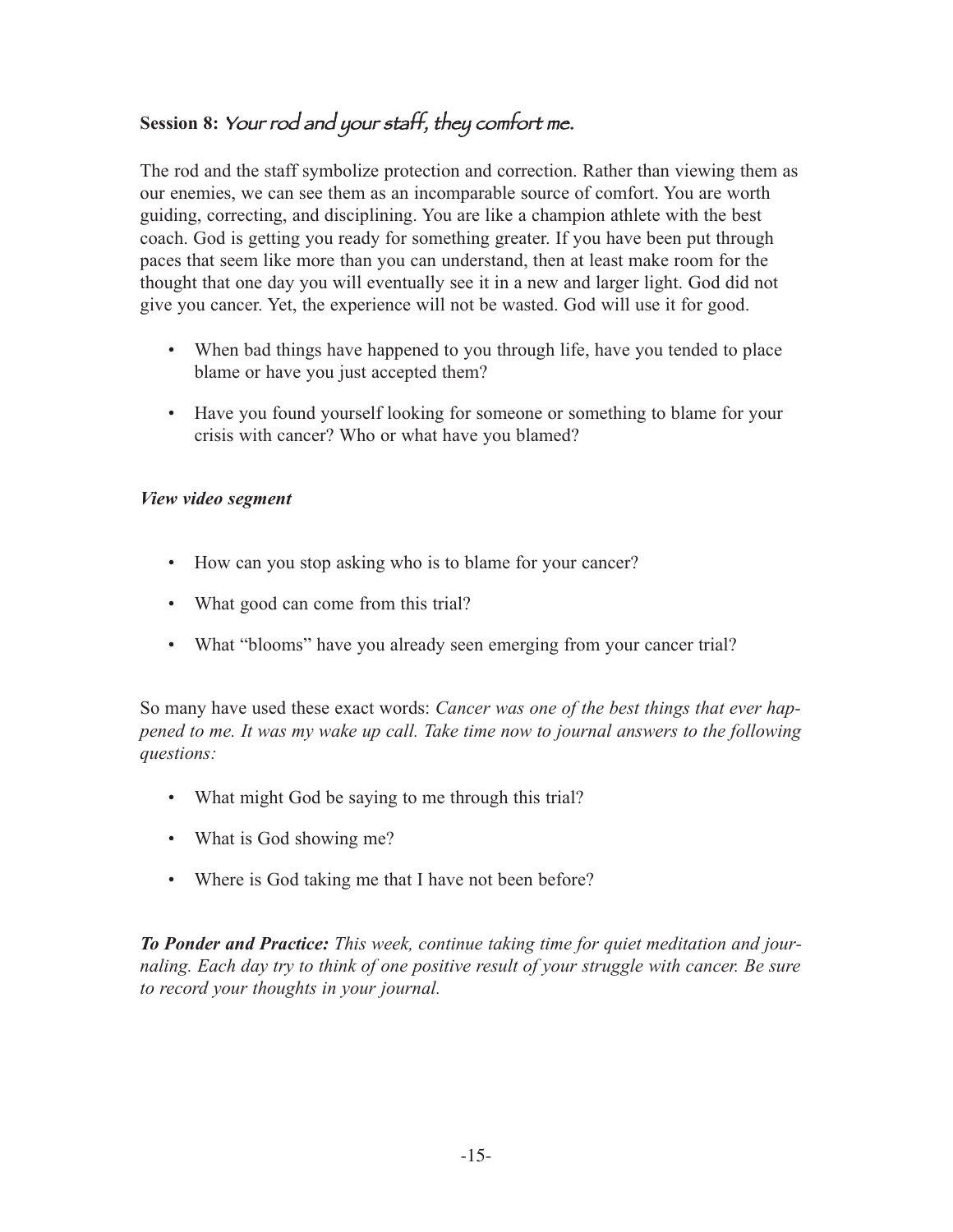### **Session 9:** You prepare <sup>a</sup> table before me in the presence of my enemies.

What is the enemy? Is it cancer? Though cancer is a cruel thief it cannot get at that which is most precious: who you really are! You are far more than your cancer. Even in the midst of this trial and in the presence of this "enemy," resolve to come to the table and find the goodness of life and the greatness of God.

- Think of the last time you lingered over a meal. Who dined with you and what did you discuss? Who prepared the food? What is memorable about this occasion?
- Name 10 good things that you can celebrate, that cannot be taken away from you, no matter what.

### *View video segment*

- How strongly do you identify with the human desire for "fight" or "flight" in the face of danger? Compare these very normal responses to the alternate suggestion to "prepare a table."
- Does your view of God lean toward the mean tyrant? Imagine God preparing a table full of good things for you. Does this help to re-shape your image of God?
- What gives you reason to rejoice? What good things have you seen God prepare for you, even in the presence of your enemy?
- Imagine King David in the midst of a battle. The opposing army is approaching over the next hill, ready for a fight. But, David makes a stunning move. He calls his men together and instructs them to lay down their swords, take off their armor and begin to set a table for a feast. What might the impact be?
- Do you have someone in your life who might be considered an enemy? How might sharing a meal together help to build a bridge for understanding and a restored relationship?
- Cancer can take away our freedoms and choices, even our dignity. Yet we can still find reasons to celebrate. Where do you still have areas of discretion and choice that you can exercise despite having to deal with the effects of your disease?

*To Ponder and Practice: This week continue to find time for quiet reflection, prayer and journaling. Journal the specific things you celebrate, even in the face of cancer. Also, plan a celebration, large or small, to enjoy with someone special. It could be as simple as sharing a cup of tea by candle light or as extravagant as dancing the night away! The important thing is to make the choice to celebrate what is good, even in the presence of the enemy.*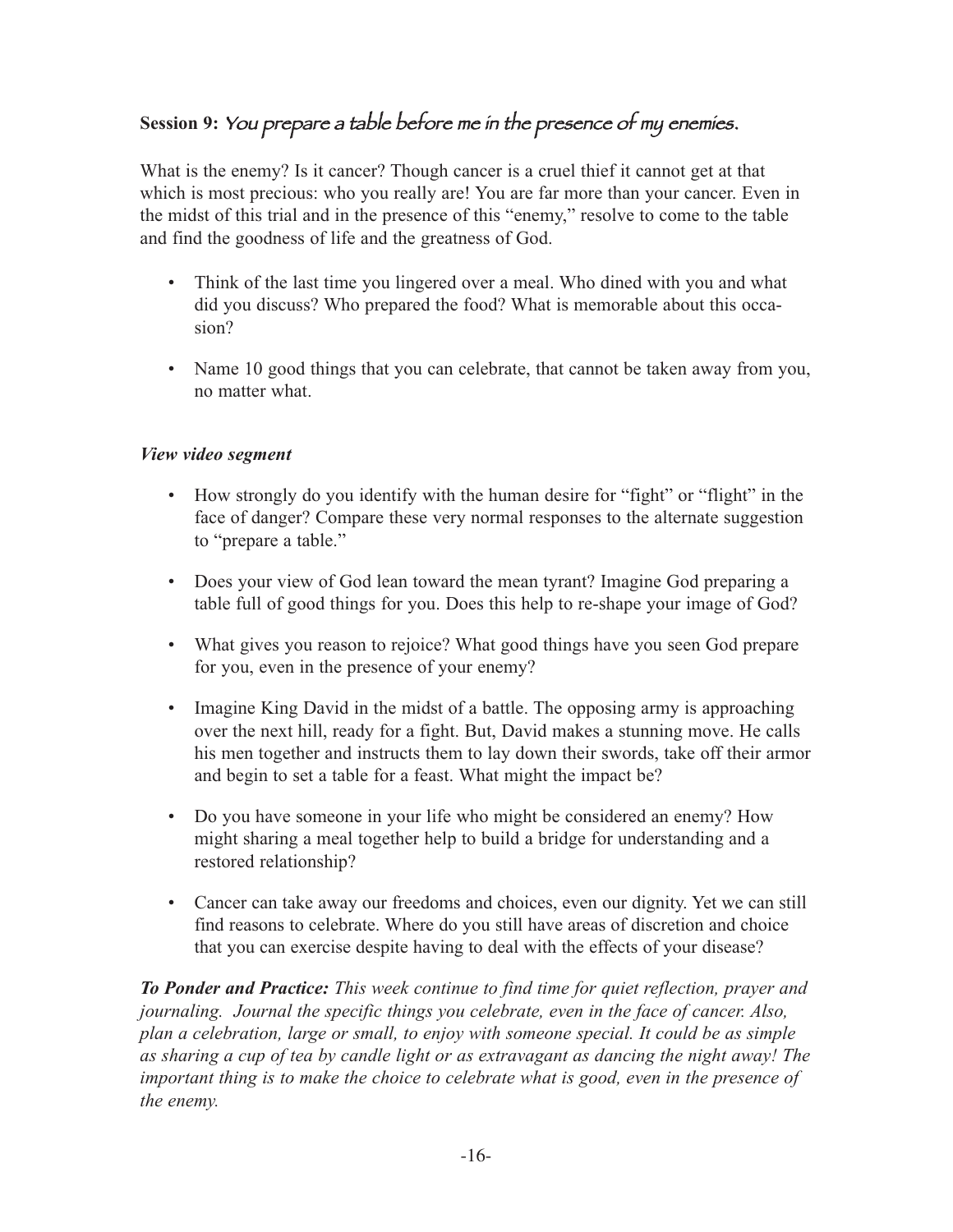### **Session 10:** You anoint my head with oil.

This promise is so reassuring. David experienced times when the presence of God was so real; he felt such caring attention, it was as if he was being pampered. When you open yourself up and wait in the presence of the Lord, there will be times when you get a glimpse of God's extravagant grace and how truly special you are to Him. God's care for you will come in ways that you can sense, even when it's hard to express it in words. In his last days, a friend who was dying from cancer told me how he became so aware of the presence of God, that he was engaged in an ongoing conversation with the Lord. He added the surprising observation that this ongoing conversation with God was for the most part *nonverbal*.

- Do you have baby oil or some other type of oil in your home? What are some of the uses for such a product?
- When do you feel especially aware of God's presence and care? Begin by asking what comforts and relaxes you and helps you focus on God?

### *View video segment*

- What were some of the specific uses for anointing oil mentioned in the program? If you were being anointed by the Lord, what type of anointing would you request (healing, protection, purpose, and so forth)?
- Bear in mind that the maker and host of the universe welcomes you. God delights in lavishing you with attention! In what ways has God "anointed you" with healing oil?
- Look around at the blessing of this earth, this life and your loved ones and hear God saying "You are special to me. You matter. You have a place in my world and creation. I am so glad to have you here. I want to do everything I can to make you feel at home, welcome, and happy. Don't get distracted. Bathe in my love."

*To Ponder and Practice: This week during your quiet times of prayer and meditation, really bask in the love of the Creator. Focus on God's presence. Feel God's comfort and grace wash over you and consider how very special you are to God. Continue to journal your thoughts and add a list of the specific ways God has pampered you. Optional: Invite a pastor or other church leader to come and anoint you with oil, praying for your healing.*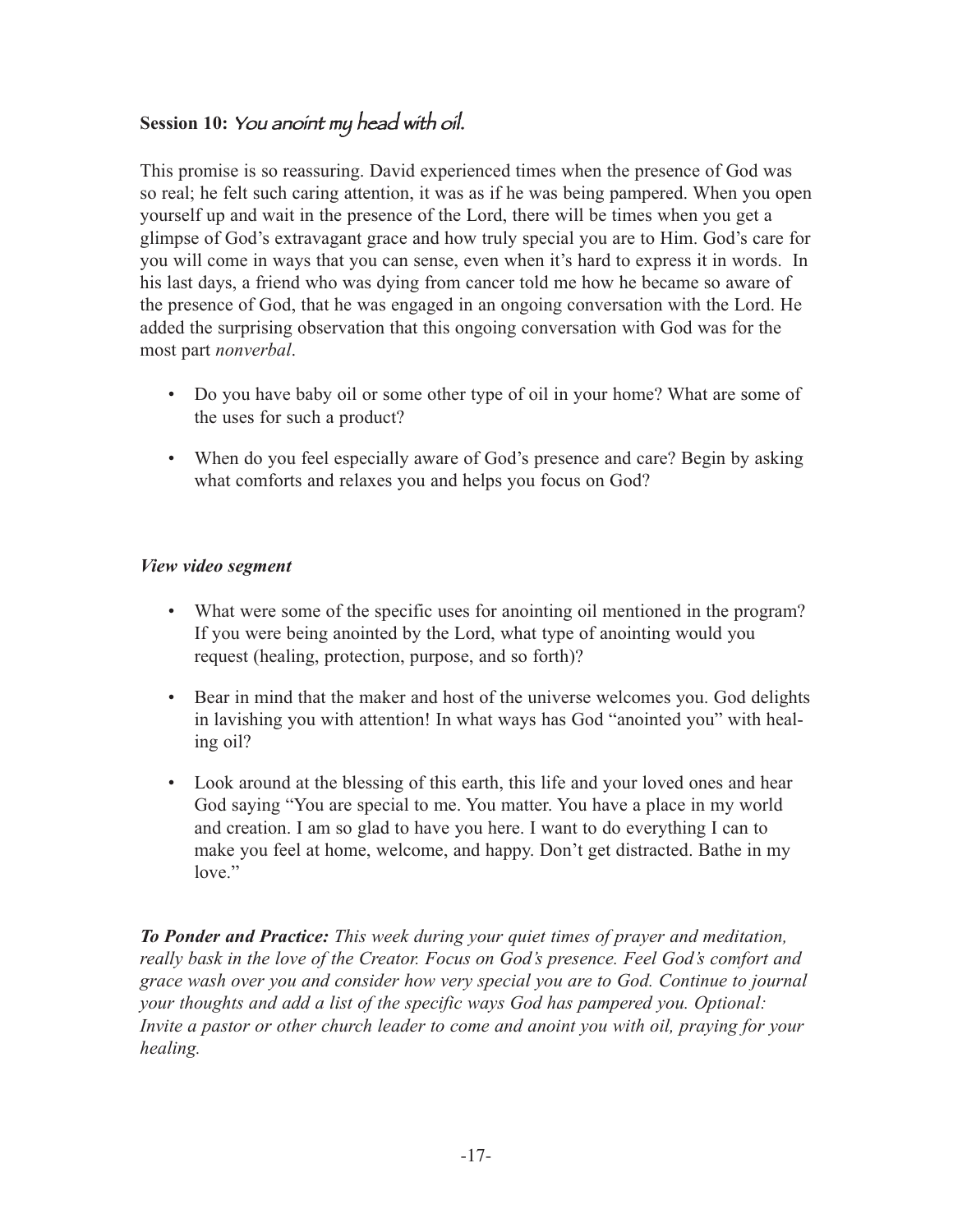### **Session 11:** My cup overflows.

Hopefully, by now you have accepted that your life has meaning. No matter how distressing your situation, you are learning new lessons of gratitude. Energy and joy are released as you look *at the gift of being you* and as you reflect upon the treasure of your personal history and experience. Your spirit is lifted as you become more aware of the miracle of life and the blessing of being on this planet made in the image of God. As you let the profound mystery of this take over your thoughts and fill your heart and mind, let it overflow. Celebrate and rejoice in whatever way is most meaningful to you.

- What are some of the ways you've been impacted by these "reflections" on Psalm 23, so far?
- Think of your life as a cup containing blessings. How full would you describe your cup of blessings?

### *View video segment*

- David took something of high value, in terms of its cost, and chose to give it to the Lord, rather than consume it for his own relief and comfort. In so doing, he honored the men who risked everything to provide the water in the first place. What specific blessings can you pour out on those around you? Words, comfort, encouragement, prayers, forgiveness?
- As we ponder the good things God is showing us and doing for us, we are immensely blessed. How can you share this blessing with those you come in contact with?

I wrote a wise and godly friend about a time when it seemed day by day I was finding unusual and new exhilaration at the start of every day. He replied with these words, "Our Lord will never get tired of filling your cup with the Joy of serving Him, don't try to ration it. What you're experiencing is real and there is no shortage when you're in His Will. Relax and soak it up. The Joy of the Lord really is our strength!"

Let your cup overflow!!

*To Ponder and Practice: This week continue your practice of quiet times and recording your thoughts in a journal. Also, look for an opportunity every day to allow your cup to overflow a blessing. Bless someone each and every day with a smile, a kind word, an encouraging note or a prayer! You have been abundantly blessed, and now it's up to you to bless others.*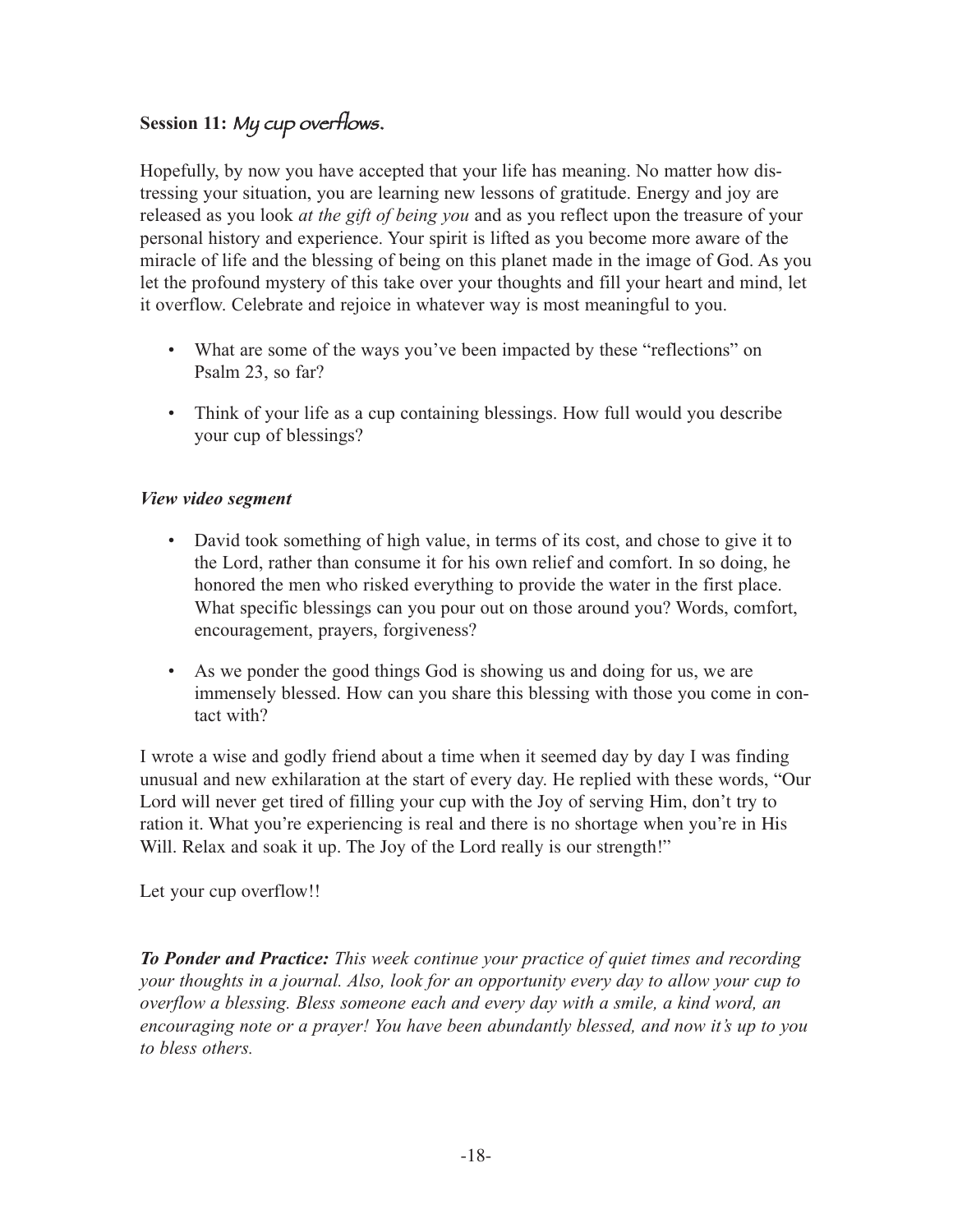### **Session 12:** Surely goodness and love will follow me all the days of my life.

It can be so hard to affirm these words when dealing with a catastrophic illness. Many go through a stage when they realize that they can never go back to what was. In other words, things will never be "normal" again. But one friend, having to live with an overwhelming condition in his family, shared with me: "No, your life never does go back to normal. That just is not going to happen. But what you find is a new normal. And in this new normal things are not as they were but there are new dimensions to life that bring you God's goodness and love in new ways."

- Think of a difficult or negative experience you've gone through in your life (not cancer). As you look back, what are some of the positives that came from that experience? To take it one step further, are there experiences you've had that appeared to be a real negative blow at the outset, but soon turned into a positive?
- Are there parts of your life that may never be quite the same now that you are dealing with cancer? Describe the old "normal," compared to the new reality.

#### *View video segment*

- How has goodness and love surprised you when you least expected it?
- Does more goodness and love fill your life when you expect it and anticipate it?

It is good to reflect how, if God is Lord of the universe and is Shepherd over your life, then whatever the circumstances—regardless of the uncertainties—things are going to turn out all right. Romans 8:28 tells us that "…all things work together for good for those who love God, who are called according to His purpose."

- What is the goodness and love that follows us? How do we recognize it?
- Though cancer robs the body, it can't touch the most valuable parts of you. Review the journaling you did in Session 9, regarding the good things God has done for you and the good you can do. Now that some time has past, what else can you add to the list?

*To Ponder and Practice: This week in your quiet times, reflect on the good outcomes that have resulted from your illness. Come up with something new each day and record your observations in your journal.*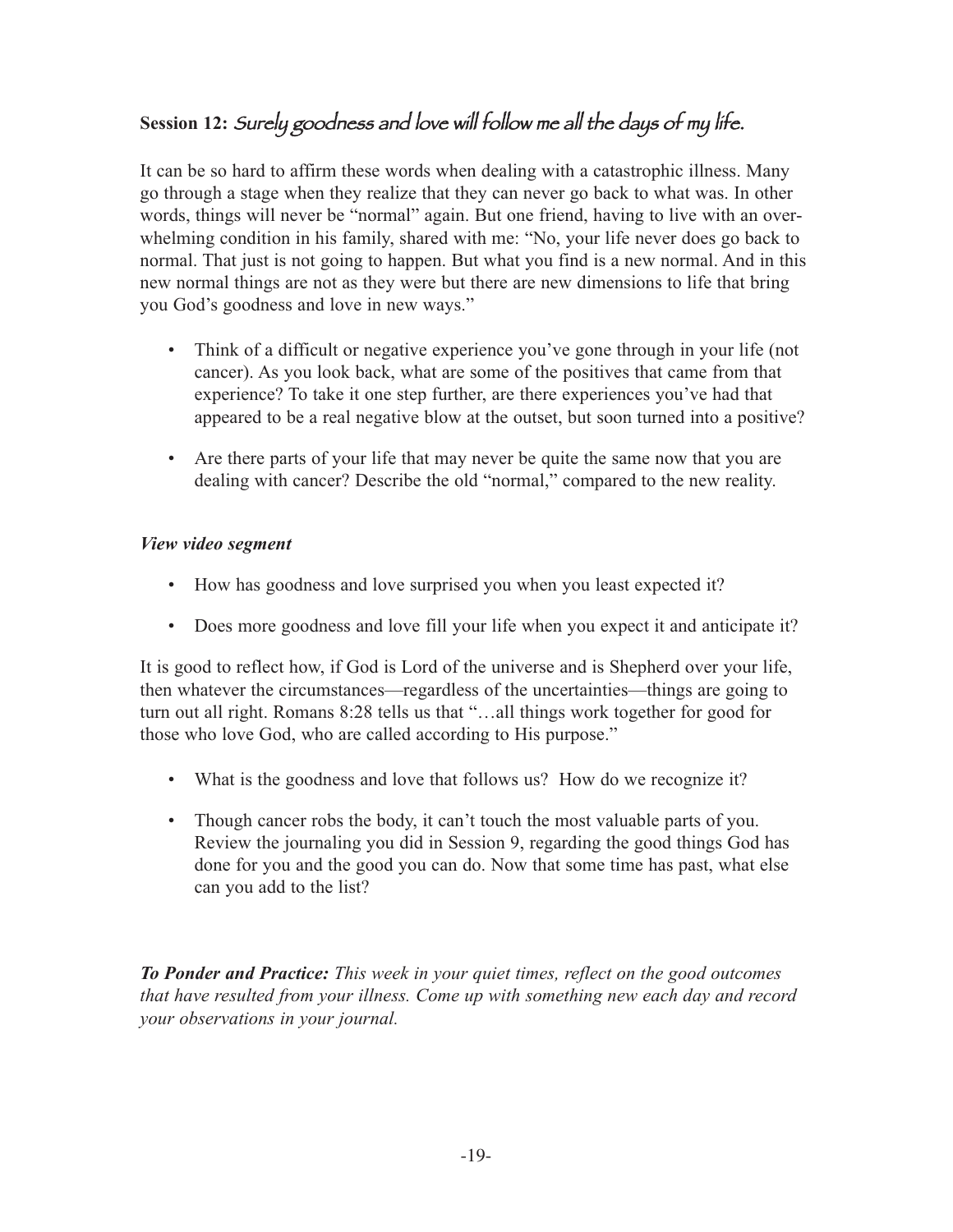### **Session 13:** And <sup>I</sup> will dwell in the house of the Lord forever.

When we come right down to it we need to recall how we are all just passing guests here on earth. Our days are numbered. Though we will get every single day that God has ordained for us on earth, there is far more waiting for us. We are called to be permanent residents of the family and household of God! Our ultimate and eternal destiny is with God. We can rejoice and sit back in wonder and awe, contemplating how we will dwell in the house of the Lord forever.

- Have you considered heaven? If heaven exists, what might it be like?
- Are those who believe in a literal heaven acting in arrogance or ignorance? What difference does it make if Scripture is true and heaven exists?

### *View video segment*

- David's dream of building a temple would not happen in his lifetime. What dreams or plans might God ask you to lay aside? Are you able to trust God to work all for good, even if His plans differ from your own?
- What difference would it make if you considered each and every day a gift to be treasured while looking toward your ultimate reward in heaven?
- Think of the joys of heaven. Read over and over the words from Revelation given below and let each phrase wash over your consciousness and give you anticipation for what is to come. Let it provide you with new stamina and strength to meet what you have to face today.

*I saw the Holy City, the new Jerusalem, coming down out of heaven from God, prepared as a bride beautifully dressed for her husband. And I heard a loud voice from the throne saying, "Now the dwelling of God is with men, and he will live with them. They will be his people, and God himself will be with them and be their God. He will wipe every tear from their eyes. There will be no more death or mourning or crying or pain, for the old order of things has passed away."* Revelation 21:2-4 (NIV)

If this is true, then what can be more important than preparing our hearts and minds to become residents of God's eternal household? The familiar words of John 3:16 (NRSV) set forth how: *"For God so loved the world that he gave his only son, so that everyone who believes in him may not perish but may have eternal life."*

*To Ponder and Practice: Hopefully by now, you've fully established your good habits of taking daily time with God and journaling your thoughts and feelings. This week, reread the passages above and journal about your dreams of heaven. What will it be like there? What are you looking forward to? How will it be to meet the good Shepherd?*